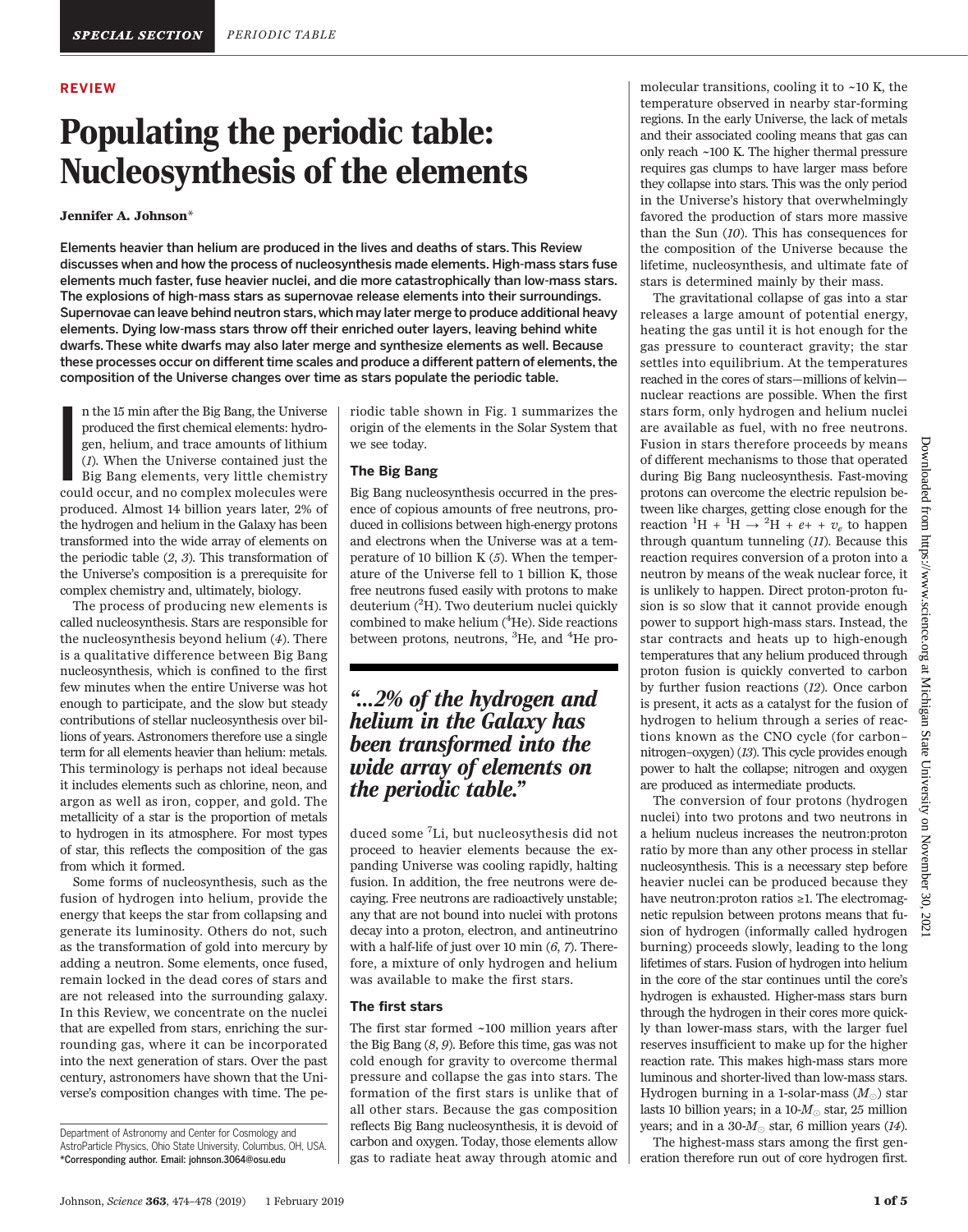#### **The evolving composition of the Universe**



Fig. 1. Nucleosynthetic sources of elements in the Solar System. Each element in this periodic table is color-coded by the relative contribution of nucleosynthesis sources, scaled to the time of Solar System formation. Only elements that occur naturally in the Solar System are shown; artificially made elements and elements produced only through radioactive decay of long-lived nuclei are shown in gray. The data plotted in this figure are available in table S1.

The exhaustion of fuel means that the core can no longer support its own weight. It contracts and heats up, until helium burning provides enough power to again support the core. This process happens repeatedly, with each contraction halting when the products of the previous cycle begin burning in the core. After hydrogen burning, the fusion proceeds in multiple layers, with different elements burning in a series of shells around the core.

The most massive stars reach the highest core temperatures because they can release the most gravitational potential energy. Stars with masses greater than ~8  $M_{\odot}$  get hot enough to produce the iron-peak elements, such as iron and nickel. The series of burnings proceed in this order: Hydrogen fuses to helium. Helium ignites at  $\sim 10^8$  K, fusing to carbon and oxygen. When carbon ignites, the nuclear reactions become more varied because  ${}^{12}C+{}^{12}C$  not only forms <sup>24</sup>Mg but also <sup>23</sup>Na<sup>+1</sup>H, <sup>20</sup>Ne+<sup>4</sup>He, and other related nuclei (15). At the next stage, some neon nuclei are ripped apart by energetic photons and react with other 20Ne to produce 24Mg. The oxygen left over from helium burning is inert at the temperatures of carbon and neon burning, but at 1 billion K, it too ignites (11, 15). As with carbon burning, the fusion of two oxygen nuclei can lead to several different daughter products, and even more elements are produced from side reactions. After oxygen is exhausted, the core contracts and heats up to 3 billion K, at which point the final set of nuclear reactions during the star's life begins.

The electric repulsion between two silicon nuclei is so large that even at 3 billion K, they cannot get close enough to fuse. Instead, highenergy photons rip particles off existing nuclei, then these lighter particles fuse with silicon, sulfur, and other nuclei to reach the iron peak. The relative abundances of the nuclei produced in silicon burning depend on their nuclear binding energies and the neutron-to-proton ratio (15).  ${}^{56}$ Fe is the most tightly bound of the nuclei produced in this process, so its production is favored, but not exclusively.

Each stage of these burnings takes less time than the previous one because less energy is released per reaction, and more energy is carried away from the core by neutrinos. The reaction rates must be higher to support the star, consuming the available fuel more rapidly. For a  $15-M<sub>°</sub>$  star, core hydrogen burning millions of years, carbon burning lasts a few thousand years, oxygen burning lasts a few weeks, and silicon burning lasts a few days  $(16)$ . Near the end of its life, the star has a 1.4- $M_{\odot}$  siliconburning core surrounded by a series of shells where hydrogen, helium, carbon, neon, and oxygen burning flicker on and off. Each shell (except neon) contains  $\geq 0.5 M_{\odot}$  of material that could contribute to the enrichment of the Universe if ejected from the star. Whether that happens depends on how the star dies.

#### Exploding massive stars

With the end of core silicon burning, the star approaches the "iron catastrophe." Once again no longer able to produce enough fusion power to support itself against gravity, the core initially contracts slowly, but two processes rapidly remove energy from it. First, some iron-peak nuclei absorb high-energy photons and disintegrate. Second, when the temperature reaches 10 billion K, protons and electrons have enough energy to make neutrons, as they did in the Big Bang. What starts as a slow contraction becomes a freefall when the gas pressure plummets far below the amount needed to support the core. As the density of the falling material increases, it briefly exceeds that of an atomic nucleus. The strong nuclear force pushes back against this excessive density, causing the infalling material to bounce back and launching an expanding shock wave. In at least some massive stars, the shock wave, in combination with additional physical effects that are currently under debate (17–19), causes much of the material beyond the original iron core to be ejected in an explosion of neutrinos, photons, and kinetic energy that we observe as a core-collapse supernova.

These supernovae enrich the Universe in three ways. First, they eject the products of nucleosynthesis built up over the star's lifetime (Fig. 2). Most carbon, oxygen, and magnesium, for example, are made before the core collapse, and the explosion simply distributes these elements into space (20). Second, the extreme temperatures and densities caused by the shock wave drive additional nucleosynthesis. In particular, the iron ejected by core-collapse supernovae comes not from the core but from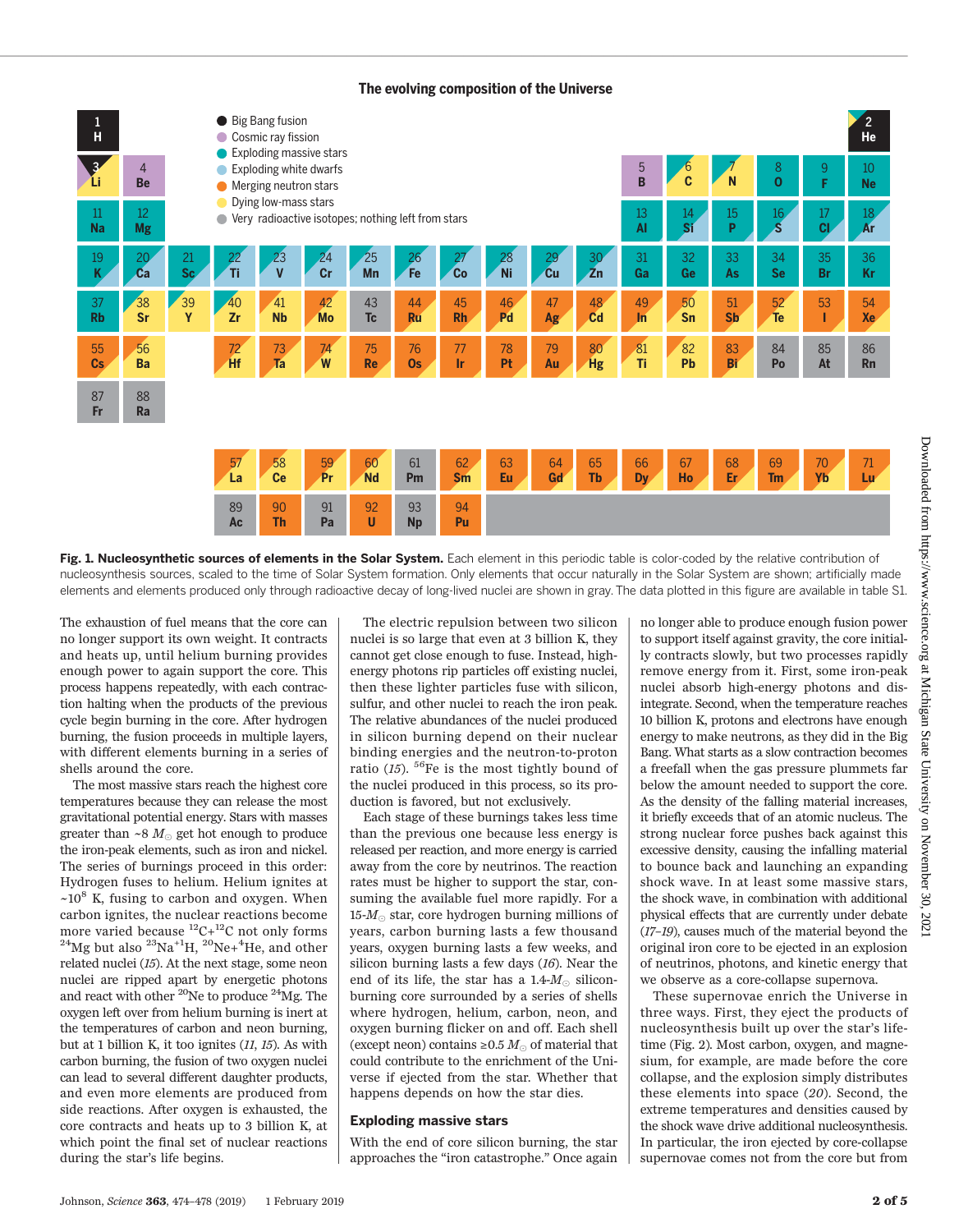

Fig. 2. Nucleosynthesis in a core-collapse supernova. The Cassiopeia A supernova remnant glows with x-ray light emitted by silicon (red), sulfur (yellow), calcium (green), and iron (purple). The boundaries of the blast wave appear blue (53).

explosive burning of material in the silicon shell during the supernova. Last, the additional shocks that occur as the ejected material plows into surrounding ambient gas accelerates some particles to close to the speed of light, making cosmic rays (21). Cosmic rays are energetic enough to break apart heavier nuclei, producing new elements through fission. This is responsible for large fractions of the lithium, beryllium, and boron seen in the Universe. Cosmic ray fission also produces elements such as carbon and oxygen, but the abundance of those elements is dominated by other modes of production.

In some cases, not enough energy is released to eject the envelope, and a black hole forms (22). There will be no large explosion or ejection of material; the star appears to simply disappear (23). If there is not enough mass to cause the formation of a black hole, a supernova occurs and leaves behind a neutron star as the remnant of the collapsed core (22).

The supernovae of the first generation of stars released the first metals into the Universe. Their presence strongly modified star formation, allowing the formation of low-mass stars that survive for billions of years. Some of those second-generation stars are expected to live long enough that they are still around today,

providing a fossil record of the composition of the Universe (Fig. 3). Searching for these stars is a topic of current research (24–26).

#### Neutron star mergers

Core-collapse supernovae are spectacular releases of metals but probably do not make every element. The vast majority of elements heavier than nickel are made through various forms of neutron capture. Because neutrons carry no electric charge, they are not repulsed by nuclei, and thus heavier elements can be made at much lower temperatures than occur during silicon burning. After Big Bang nucleosynthesis, neutron capture is not the dominant process in nucleosynthesis because a sufficient flux of free neutrons occurs only in certain situations. At least 100 neutron captures are required to traverse the periodic table from the iron peak to rare earth elements. The production of neutrons in material expelled by a supernova can drive some neutron capture (27). However, the majority of neutrons are trapped in the collapsing core and do not participate in nucleosynthesis in the supernova, so it is unclear whether supernovae contribute measurable amounts to elements beyond the iron peak (28).

The neutrons in a neutron star can eventually participate in nucleosynthesis. Tidal forces during double–neutron star or neutron star/ black hole mergers can pull the neutron star apart, leading to many neutron captures in a few seconds and the ejection of the processed material (29). This series of rapid neutron captures, called the r-process, produces nuclei with atomic masses beyond 250, but elements beyond plutonium have such short half-lives that none born in stars are present in the Solar System today. Neutron-star mergers are rare events because two massive stars must explode as supernovae, and the remnants form a sufficiently close binary system to merge within the age of the Universe (30). As a result, the Solar System abundance of elements formed in the r-process is one-millionth that of carbon and oxygen (2, 31).

The emission of gravitational waves by orbiting neutron stars is critical for draining energy from the system and bringing the remnants together. For the closest systems, mergers are possible within ~10 million years after star formation begins (32). Therefore, the Universe will be enriched by the r-process before the first low-mass stars die and add their contributions.

#### Dying low-mass stars

Stars less massive than ~8  $M_{\odot}$  do not experience the iron catastrophe. Before cores of lowmass stars can heat up enough to produce the iron-peak elements, their contraction is halted by degeneracy pressure, a source that is not based on maintaining a high temperature. Degeneracy pressure is an effect of quantum mechanics related to the Pauli exclusion principle. At high-enough densities, the requirement that subatomic particles avoid sharing quantum states means that many particles must have high speeds. In these stars, nucleosynthesis ceases after the production of carbon and oxygen, or sometimes magnesium and neon. These elements are tightly gravitationally bound into a white dwarf, a stellar remnant supported by electron degeneracy pressure. Low-mass stars eject large amounts of helium, carbon, and nitrogen produced in the shell burnings. The process is more gradual than for high-mass stars; the ejection of the stellar envelope lasts more than 100,000 years, compared with a few seconds for a core-collapse supernova. The Sun will gently waft away its envelope, not explode. Stars of 8  $M_{\odot}$  live for ~30 million years, so nucleosynthesis from these stars appears before the Universe is very old. The lower-mass stars in the second generation enrich the Universe over a period of ~10 billion years (33), more than half the Universe's present age.

These low-mass stars cannot burn oxygen or silicon and therefore do not contribute to the iron-peak elements. However, they do make a substantial fraction of the heavier elements in the Universe (Fig. 4). This is possible because the temperatures only need to be high enough for nuclear reactions that release neutrons, MAGE: not for nuclei with large numbers of charged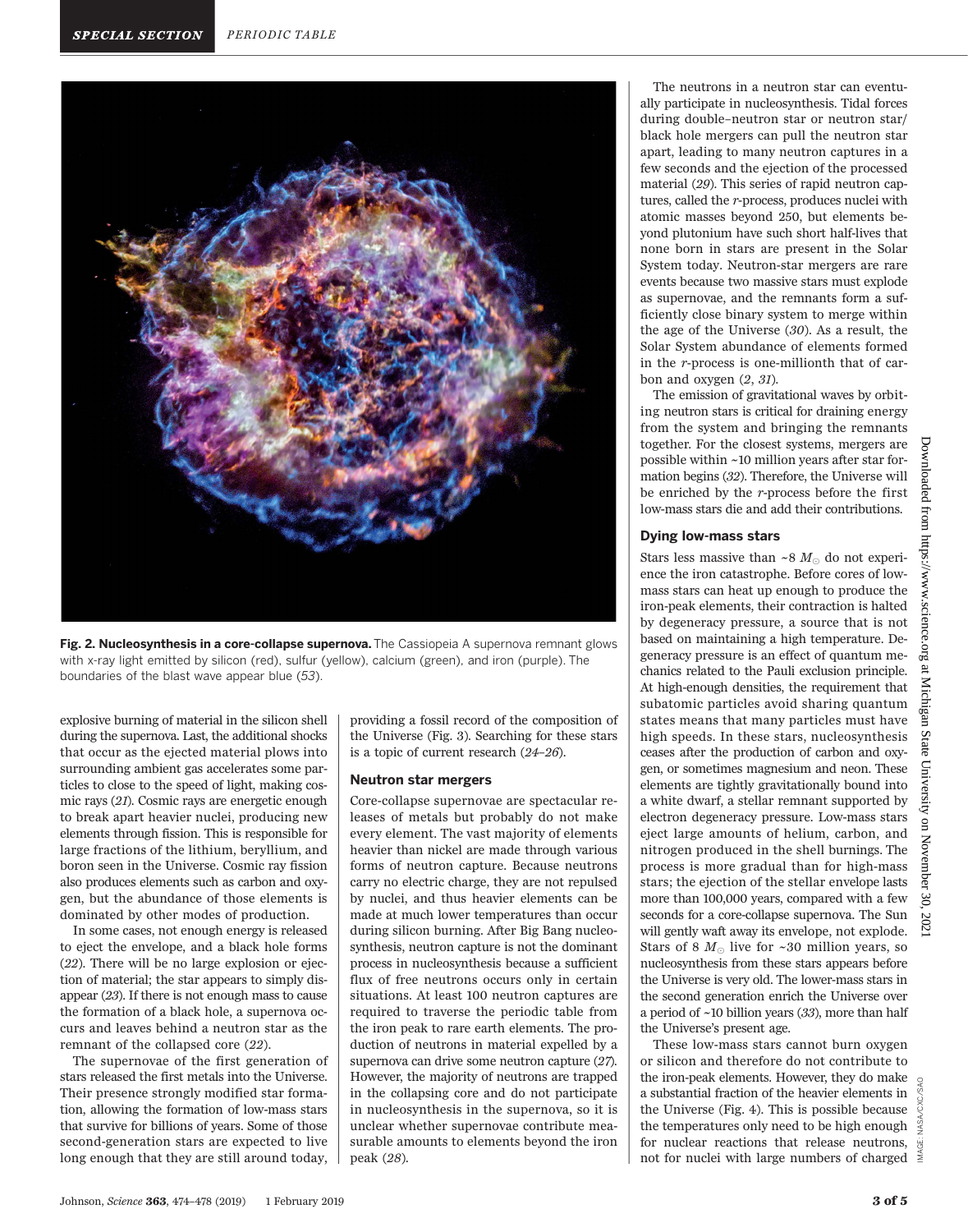particles to merge. The released neutrons readily fuse with iron and other seed nuclei formed in previous generations of stars. These reactions do not supply enough energy to support the star; they proceed slowly as a by-product of stellar evolution.

The source of neutrons in dying low-mass stars is atomic nuclei, not the proton-electron collisions at 10 billion K in high-mass stars. A specific series of nuclear reactions must happen to cause a neutron excess and then a free neutron. Dying low-mass stars produce free neutrons in their helium-burning shells because of specific circumstances (15, 33). The outer parts of the star experience convection, moving fresh material from the unburned hydrogen-rich envelope into the helium-burning shell. The presence of <sup>4</sup>He, protons, and newly produced <sup>12</sup>C in helium-burning temperatures leads to reactions that convert  ${}^{12}C$  to  ${}^{16}O$  while releasing a neutron. Neutron-releasing reactions can happen in higher-mass stars as well, but the slower evolution of low-mass stars means that substantially more neutrons per seed nucleus are available. Convection also causes low-mass stars to release some nitrogen and lithium (Fig. 1) because convection brings these nuclei to the cooler surface, preventing these elements from being burned into other nuclei (33).

Neutron-star mergers and dying low-mass stars do not make heavy elements in equal proportions (Fig. 1). Most xenon is produced in neutron-star mergers, whereas lead is primarily from low-mass stars. In the r-process, neutron captures proceed more rapidly than radioactive decay. Only when nuclei are close to the neutrondrip line do they cease capturing additional neutrons. The most abundant atomic masses produced by the r-process are therefore those with small neutron-capture reaction rates near the neutron-drip line. In dying low-mass stars, a seed nucleus typically captures a neutron every few weeks to months (34). If a neutron capture produces an unstable nucleus, radioactive  $\beta$ -decay of a neutron to a proton will usually happen before the next neutron capture. This slow neutron-capture process (s-process) therefore produces nuclei close to the valley of b-stability, preferring almost-stable nuclei with small neutron-capture reaction rates. The r- and the s-processes therefore favor nuclei with very different proton-to-neutron ratios. When the unstable nuclei produced in the r-process subsequently decay, the abundance of elements in the Solar System from the two processes differ in atomic mass (4).

The actinide elements (Fig. 1, bottom row) have no contribution from the s-process. This is because the gradual build-up to ever heavier nuclei is halted by the nearly stable nucleus 210Bi (atomic number 83), which decays by releasing a helium nucleus, not an electron (15). Although subsequent neutron captures can build back up to  $^{210}$ Bi, the s-process never reaches thorium and uranium.

Because of the longer lifetimes of lower-mass stars, their nucleosynthesis products are only

released when stars just below the mass required for core collapse reach the end of their lives. The first contributions appear when stars of 8  $M_{\odot}$ die 30 million years after the first core-collapse supernovae. However, the total contribution of all low-mass stars is negligible until ~1 billion years after star formation begins (35). Their lower masses mean that each star enriches the Universe with fewer metals than do high-mass stars. However, after the first generation there are many more low-mass stars than high-mass stars (11), so their collective contribution substantially populates the periodic table.

#### Exploding white dwarfs

White dwarfs that form in close binary systems, like binary neutron stars do, can be the sites of additional nucleosynthesis. Their individual evolution was halted by electron degeneracy pressure, preventing the release of additional gravitational potential energy to heat the gas and ignite additional burning. However, if an additional energy source can be supplied by transferring mass from the white dwarf's binary companion, then the carbon and oxygen can explosively burn all the way to the iron peak (36). The details of how this process occurs are the subject of current research, and it appears that multiple mechanisms contribute (37–39). In one model, helium deposited on the surface can start to burn and detonate the whole white dwarf. A more energetic event occurs if enough additional material, either from a normal star or another white dwarf, adds enough mass that the white dwarf exceeds the Chandrasekhar limit (40), the maximum mass that can be supported by electron degeneracy pressure. The white dwarf then collapses, releasing enough additional energy to restart fusion.

Whatever the ignition source, the carbon and oxygen burn to produce nuclei from silicon to the iron peak. This nucleosynthesis takes just a few seconds, explosively destroying the white dwarf as a type Ia supernova and ejecting its entire mass into the surrounding galaxy. Because this type of supernova does not produce free neutrons, they do not synthesize any elements beyond the iron peak.

Type Ia supernovae require first the complete evolution of a low-mass star to produce the white dwarf, followed by either mass transfer or spiraling together through release of gravitational waves. They are the last nucleosynthesis event to contribute to the composition of the Solar System. The death of  $8-M_{\odot}$ stars after 30 million years provides the first opportunity for white dwarfs to appear. Although in extremely rare cases such a white dwarf might quickly accrete enough material to exceed the Chandrasekhar mass, a more realistic calculation shows that exploding white dwarfs contribute substantial amounts of material after 1 billion years (35). At that stage, the Universe has experienced all the major sources of nucleosynthesis. However, the relative importance of the different sites and the absolute amount of gas in metals continues to change.

#### The evolving composition of the Universe

Once star formation starts, the periodic table is rapidly populated because core-collapse supernovae and merging neutron stars probably make all elements (but not all isotopes) between them. The short delay between the first core-collapse supernovae and the first neutronstar mergers means that the Universe contains



Fig. 3. The record of nucleosynthesis from the first stars. The star HE 1327-2326 has an atmosphere that is extremely deficient in most metals (52). It is close to Big Bang composition, but with enhanced carbon and oxygen.The low metallicity of this star can be seen by comparing its spectrum with that of the Sun, around the hydrogen-a absorption line at 656.3 nm. HE 1327-2326 has considerably fewer absorption lines from atoms other than hydrogen. Its atmosphere has less than 1/100,000th of the Sun's abundance of iron. No stars with only hydrogen and helium in their atmospheres have been found, suggesting that no low-mass, long-lived stars were produced in the first generation of star formation.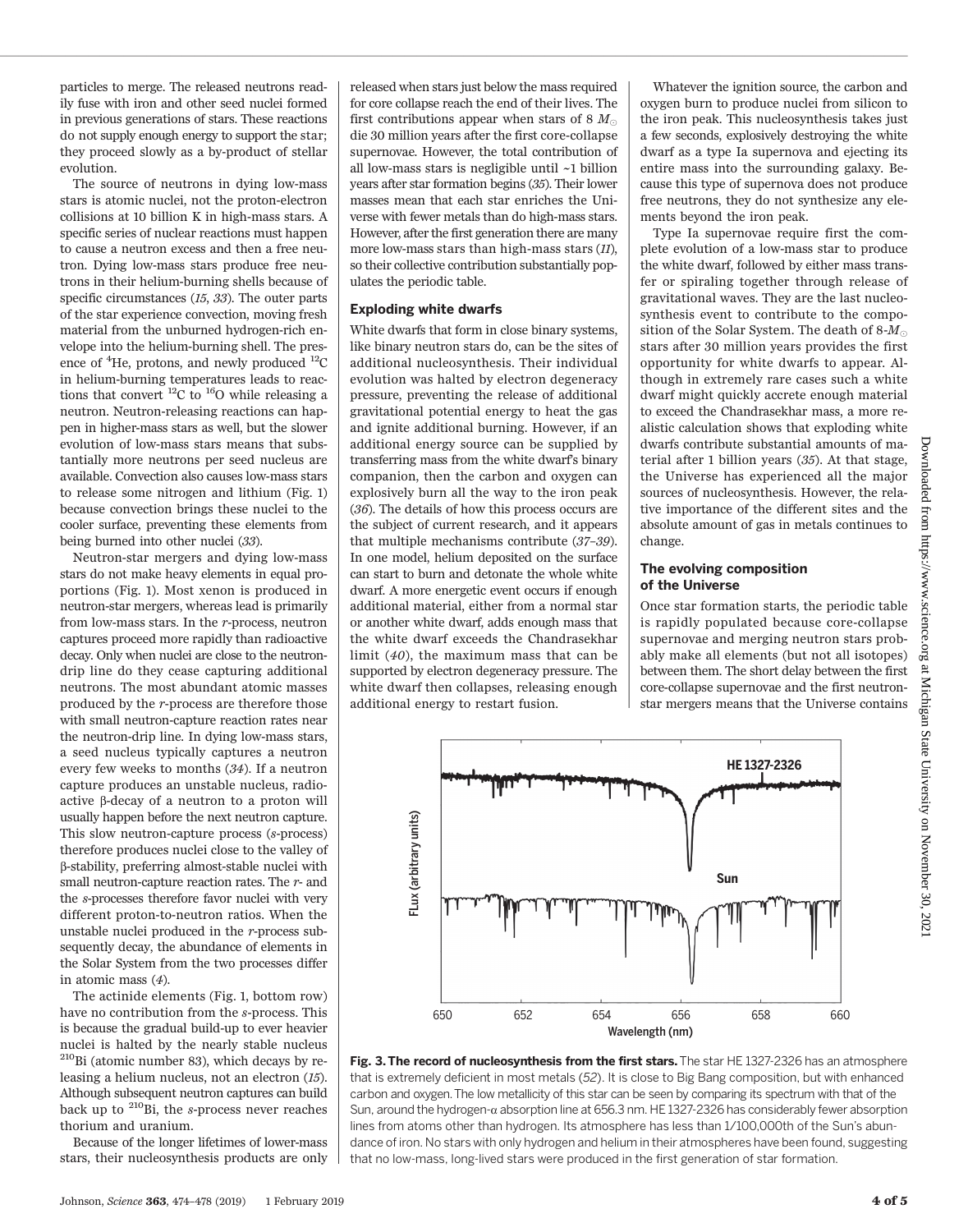

Fig. 4. Discovery of technetium in a dying low-mass star. Part of a 1951 photographic plate showing the spectrum of R Gemini, a star that has the radioactive element technetium (Tc; atomic number 43) in its atmosphere (54). The absorption due to technetium atoms as well as a few other elements are labeled. The bright lines above and below the spectrum are from a calibration lamp used to determine the wavelength scale. The discovery of technetium, whose longest-lived isotope has a half-life of 211,000 years, in the atmosphere of a low-mass star that lives for over a billion years is compelling evidence that R Gemini must have synthesized technetium in its interior and dredged it up to the surface through convection.

many stars whose composition reflects gas enriched by core collapse supernovae and neutronstars but not dying low-mass stars and white dwarfs (Fig. 3) (41). The later contributions from low-mass stars and exploding white dwarfs alter the ratios of the elements, increasing the amount of iron as compared with magnesium, for example. As the mean metallicity of the gas increases, planet formation becomes more likely, at least for giant planets (42). The relative ratios of the elements that make rocky planets (O, Mg, Si, and Fe) determine the planet's mineralogy and internal structure, with implications for their geophysical properties (43). The existence of the Solar System demonstrates that it has been possible to produce Earth-like planets for at least the past 4.5 billion years.

Eventually, the Universe will exhaust its cold gas reservoirs (44). Present-day elliptical galaxies give us a preview of how all galaxies will look once star formation ceases. Not all avenues of nucleosynthesis are shut off; white dwarfs still explode, and low-mass stars still waft away their envelopes. However, the Universe will steadily become depleted in all but the lowest-mass stars, whose nucleosynthesis contributions are negligible because of their very low masses. By 10 trillion years from the Big Bang, the chemical composition of the Universe will cease to change (44).

#### Future of nucleosynthesis studies

Some of the nucleosynthesis sources shown in Fig. 1 are more certain than others. Although the broad picture of stellar nucleosynthesis has been established (Figs. 2 to 4), there are many outstanding questions to be addressed. The number and timing of neutron-star mergers—quantities which are poorly known (45–48)—affect the r-process elements. Ground-based gravitational wave detectors recently detected neutron star mergers

and are expected to soon establish their rate. Space-based gravitational wave detectors could provide a similar constraint on the rate of whitedwarf binary mergers (49). The exact origin of the elements between nickel and zirconium remains under debate (45, 50). These elements do not require large amounts of neutrons, so both the weak s-process that occurs in high-mass stars and the weak r-process that could happen in supernovae are likely sources. Observations of the abundances of these elements in stars with known contributions from other nucleosynthetic sources are underway (24–26, 51).

#### REFERENCES AND NOTES

- 1. E. W. Kolb, M. S. Turner, The Early Universe (Addison-Wesley, 1990).
- 2. M. Asplund, N. Grevesse, A. J. Sauval, P. Scott, Annu. Rev. Astron. Astrophys. 47, 481–522 (2009).
- 3. F. Calura, F. Matteucci, Mon. Not. R. Astron. Soc. 350, 351–364 (2004).
- 4. E. M. Burbidge, G. R. Burbidge, W. A. Fowler, F. Hoyle, Rev. Mod. Phys. 29, 547–650 (1957).
- 5. B. Ryden, Introduction to Cosmology (Cambridge Univ. Press, ed. 2, 2017).
- 6. R. W. Pattie Jr. et al., Science 360, 627–632 (2018).
- 7. A. T. Yue et al., Phys. Rev. Lett. 111, 222501–222504 (2013).
- 8. T. Abel, G. L. Bryan, M. L. Norman, Science 295, 93–98 (2002).
- 9. B. E. Robertson, R. S. Ellis, S. R. Furlanetto, J. S. Dunlop,
- Astrophys. J. 802, L19–L23 (2015).
- 10. V. Bromm, A. Loeb, Nature 425, 812–814 (2003).
- 11. C. J. Hansen, S. D. Kawaler, V. Trimble, Stellar Interiors: Physical Principles, Structure, and Evolution (Springer, ed. 2, 2004).
- 12. M. Limongi, A. Chieffi, Astrophys. J. Suppl. Ser. 199, 38–46 (2012).
- 
- 15. D. D. Clayton, Principles of Stellar Evolution and
- 16. T. Sukhbold, S. E. Woosley, A. Heger, Astrophys. J. 860, 93–118 (2018).
- 17. S. M. Couch, Philos. Trans. A Math. Phys. Eng. Sci. 375, 20160271 (2017).
- 18. H.-T. Janka, Annu. Rev. Nucl. Part. Sci. 62, 407–451 (2012).
- 19. D. Vartanyan, A. Burrows, D. Radice, M. A. Skinner, J. Dolence, Mon. Not. R. Astron. Soc. 482, 351–369 (2019).
- 20. S. E. Woosley, T. A. Weaver, Astrophys. J. Suppl. Ser. 101, 181–235 (1995).
- 21. E. A. Helder et al., Space Sci. Rev. 173, 369–431 (2012).
- 22. T. Sukhbold, T. Ertl, S. E. Woosley, J. M. Brown, H.-T. Janka, Astrophys. J. 821, 38–82 (2016).
- 23. J. R. Gerke, C. S. Kochanek, K. Z. Stanek, Mon. Not. R. Astron. Soc. 450, 3289–3305 (2015).
- 24. L. M. Howes et al., Mon. Not. R. Astron. Soc. 460, 884–901 (2016).
- 25. K. C. Schlaufman, A. R. Casey, Astrophys. J. 797, 13–23 (2014). 26. T. Matsuno, W. Aoki, T. C. Beers, Y. S. Lee, S. Honda, Astron. J.
- 154, 52–66 (2017).
- 27. B. S. Meyer, G. J. Mathews, W. M. Howard, S. E. Woosley, R. D. Hoffman, Astrophys. J. 399, 656–664 (1992).
- 28. T. A. Thompson, A. Burrows, B. Meyer, Astrophys. J. 562, 887–908 (2001).
- 29. J. M. Lattimer, F. Mackie, D. G. Ravenhall, D. N. Schramm, Astrophys. J. 213, 225–233 (1977).
- 30. B. P. Abbott, LIGO Scientific Collaboration and Virgo Collaboration, Phys. Rev. Lett. 119, 161101–161118 (2017).
- 31. C. Arlandini et al., Astrophys. J. 525, 886–900 (1999).
- 32. M. Dominik et al., Astrophys. J. 759, 52 (2012).
- 33. A. I. Karakas, J. C. Lattanzio, Publ. Astron. Soc. Aust. 31, e030 (2014).
- 34. F. Käppeler, R. Gallino, S. Bisterzo, W. Aoki, Rev. Mod. Phys. 83, 157–193 (2011).
- 35. F. Matteucci, L. Greggio, Astron. Astrophys. 154, 279–287 (1986).
- 36. W. Hillebrandt, J. C. Niemeyer, Annu. Rev. Astron. Astrophys. 38, 191–230 (2000).
- 37. D. Maoz, F. Mannucci, G. Nelemans, Annu. Rev. Astron. Astrophys. 52, 107–170 (2014).
- 38. M. A. Pérez-Torres et al., Astrophys. J. 792, 38–47 (2014). 39. B. J. Shappee, K. Z. Stanek, C. S. Kochanek, P. M. Garnavich,
- Astrophys. J. 841, 48–58 (2017).
- 40. S. Chandrasekhar, Astrophys. J. 74, 81–82 (1931).
- 41. B. M. Tinsley, Astrophys. J. 229, 1046–1056 (1979).
- 42. D. A. Fischer, J. Valenti, Astrophys. J. 622, 1102–1117 (2005). 43. C. T. Unterborn, W. R. Panero, Astrophys. J. 845, 61–69 (2017).
- 44. F. C. Adams, G. Laughlin, Rev. Mod. Phys. 69, 337–372 (1997).
- 45. A. P. Ji, J. D. Simon, A. Frebel, K. A. Venn, T. T. Hansen, Chemical abundances in the ultra-faint dwarf galaxies Grus I and Triangulum II: neutron-capture elements as a defining feature of the faintest dwarfs. [arXiv:1809.02182](https://arxiv.org/abs/1809.02182) [astro-ph.GA] (2018).
- 46. M. U. Kruckow, T. M. Tauris, N. Langer, M. Kramer, R. G. Izzard, Mon. Not. R. Astron. Soc. 481, 1908–1949 (2018).
- 47. B. Côte et al., Astrophys. J. 836, 230–249 (2017). 48. T. Ojima, Y. Ishimaru, S. Wanajo, N. Prantzos, P. Francois, Astrophys. J. 865, 87–98 (2018).
- 49. T. R. Marsh, Class. Quantum Gravity 28, 094019 (2011).
- 50. C. Travaglio et al., Astrophys. J. 601, 864–884 (2004).
- 51. C. Sneden et al., Astrophys. J. 591, 936–953 (2003).
- 52. A. Frebel, R. Collet, K. Eriksson, N. Christlieb, W. Aoki, Astrophys. J. 684, 588–602 (2008).
- 53. NASA, Chandra Reveals the Elementary Nature of Cassiopeia A (2017); [www.nasa.gov/mission\\_pages/chandra/images/](http://www.nasa.gov/mission_pages/chandra/images/chandra-reveals-the-elementary-nature-of-cassiopeia-a.html) [chandra-reveals-the-elementary-nature-of-cassiopeia-a.html](http://www.nasa.gov/mission_pages/chandra/images/chandra-reveals-the-elementary-nature-of-cassiopeia-a.html)[.](http://.)
- 54. P. W. Merrill, Astrophys. J. 116, 21–26 (1952).

#### ACKNOWLEDGMENTS

I am very grateful to my colleagues at Ohio State University for their interest in words ending with -ium and their work on numerous topics discussed in this Review. I am also most appreciative of S. Woosley for his lectures on the advanced stages of stellar evolution and nucleosynthesis, and I thank C. Hunt for the high-resolution photographs of the original photographic plate shown in Fig. 4. Funding: This work was supported in part by NSF grant AST-1211853. Author contributions: I am responsible for the entire manuscript. Competing interests: There are no competing interests. Data and materials availability: The data used for Fig. 1 are provided in table S1. In Fig. 3, the spectrum of HE 1327-2326 was obtained from<http://archive.eso.org> under proposal ID 075.D-0048(A) (principal investigator, A. Frebel), and the solar spectrum was obtained from [www.eso.org/observing/dfo/](\\\\winshare1.ad.aaas.org\\edit\\shared\\COPYED\\WORKING FILES\\Chris Filiatreau\\2-1-2019-RV-Johnson-aau9540\\Copyedited files\\www.eso.org\\observing\\dfo\\quality\\UVES\\pipeline\\solar_spectrum.html) [quality/UVES/pipeline/solar\\_spectrum.html](\\\\winshare1.ad.aaas.org\\edit\\shared\\COPYED\\WORKING FILES\\Chris Filiatreau\\2-1-2019-RV-Johnson-aau9540\\Copyedited files\\www.eso.org\\observing\\dfo\\quality\\UVES\\pipeline\\solar_spectrum.html). The photographic plate shown in Fig. 4 is archived at the Carnegie Observatories library.

#### SUPPLEMENTARY MATERIALS

- [www.sciencemag.org/content/363/6426/474/suppl/DC1](http://www.sciencemag.org/content/363/6426/474/suppl/DC1) Table S1
- References (55–65)

10.1126/science.aau9540

**CARNEGIE** 

CYNTHIA HUNT

MAGE:

- 
- 
- 
- 13. H. A. Bethe, Phys. Rev. 55, 434–456 (1939).
- 14. J. Choi et al., Astrophys. J. 823, 102–149 (2016).
- Nucleosynthesis (Univ. Chicago Press, ed. 2, 1983).
-